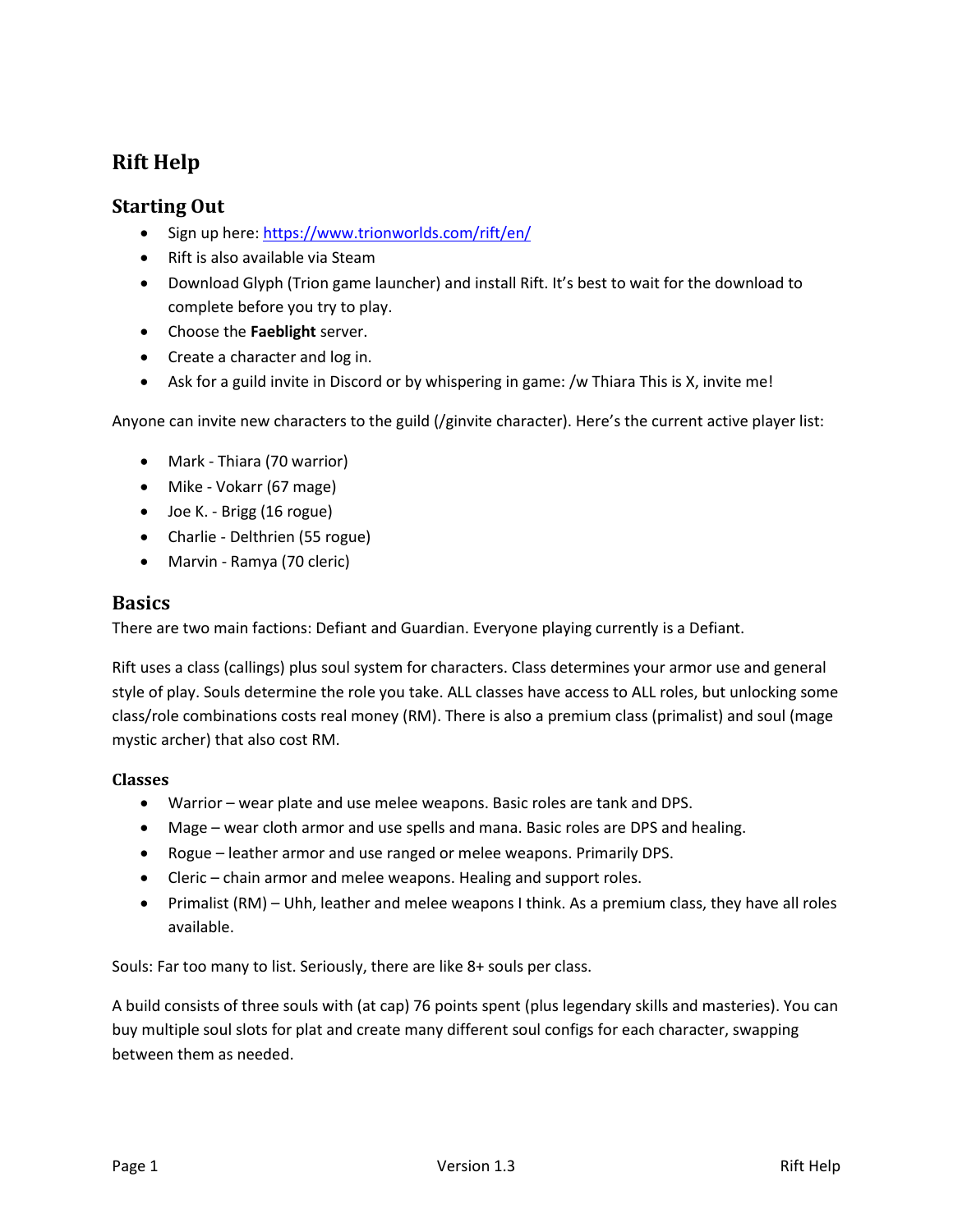There are build guides on the official forums, but in the present state of the game, most are aimed at raiding. Use with caution, but definitely look there for ideas.

Races: There are several, each with minor bonuses. The Bahmi's mighty leap is the nearest thing to a best in slot racial skill for explorers.

#### **Overview**

Rift has tab targeting, meaning you select a target for your skills/spells, either by clicking on them with the mouse, or by using the tab key to cycle between targets.

The structure of the game is pretty standard MMO fare. Open world questing to level. Dungeons (content for parties of five) and raids (for 10 to 20 people) offer greater challenges. PvP options are also available. See What to Do for more on game stuff.

Rift has multiple servers (shards). Characters are tied to their initial shard (everyone is on Faeblight), but you can freely hop between shards while playing. Mail and AH functions are tied to your shard choice.

There is an auction house where you can buy many things. Selling on the auction house requires a vendor license (RM).

Characters have a personal bank where they can store less frequently used items (crafting mats, for example). It's fairly small to start but can be expanded with RM (added vaults) or bag slots (plat).

There is a mail system that lets you send stuff to other characters for a small fee.

The base currency of Rift is silver/gold/platinum (plat). There are many other currencies tied to world events, dungeons, raids, and special seasonal events.

Characters earn XP by doing quests and killing things. The current level cap is 70. There are several 'brackets' that denote major expansions of the game. They are:

- 1-50 Base game that includes Mathosia and Ember Isle (harder content from a miniexpansion).
- 51-60 Storm Legion that includes Dusken, Brevane, and Tempest Bay (another hub city). Also introduces planar attunement advancement (more below).
- 61-65 Plane of Water and Margle Palace (hub city mostly abandoned). Adds Mastery to the soul tree.
- 66-70 Celestial Lands, the current endgame. Introduces Legendary skills to the soul tree and planar fragments to gear.

There are leveling speed bumps at the start of each expansion. Celestial Lands, in particular, can be punishing.

Notoriety measures what various in-game factions think of your character. There are MANY factions and most are fairly insignificant. The Celestial Land factions are the exception and offer significant rewards.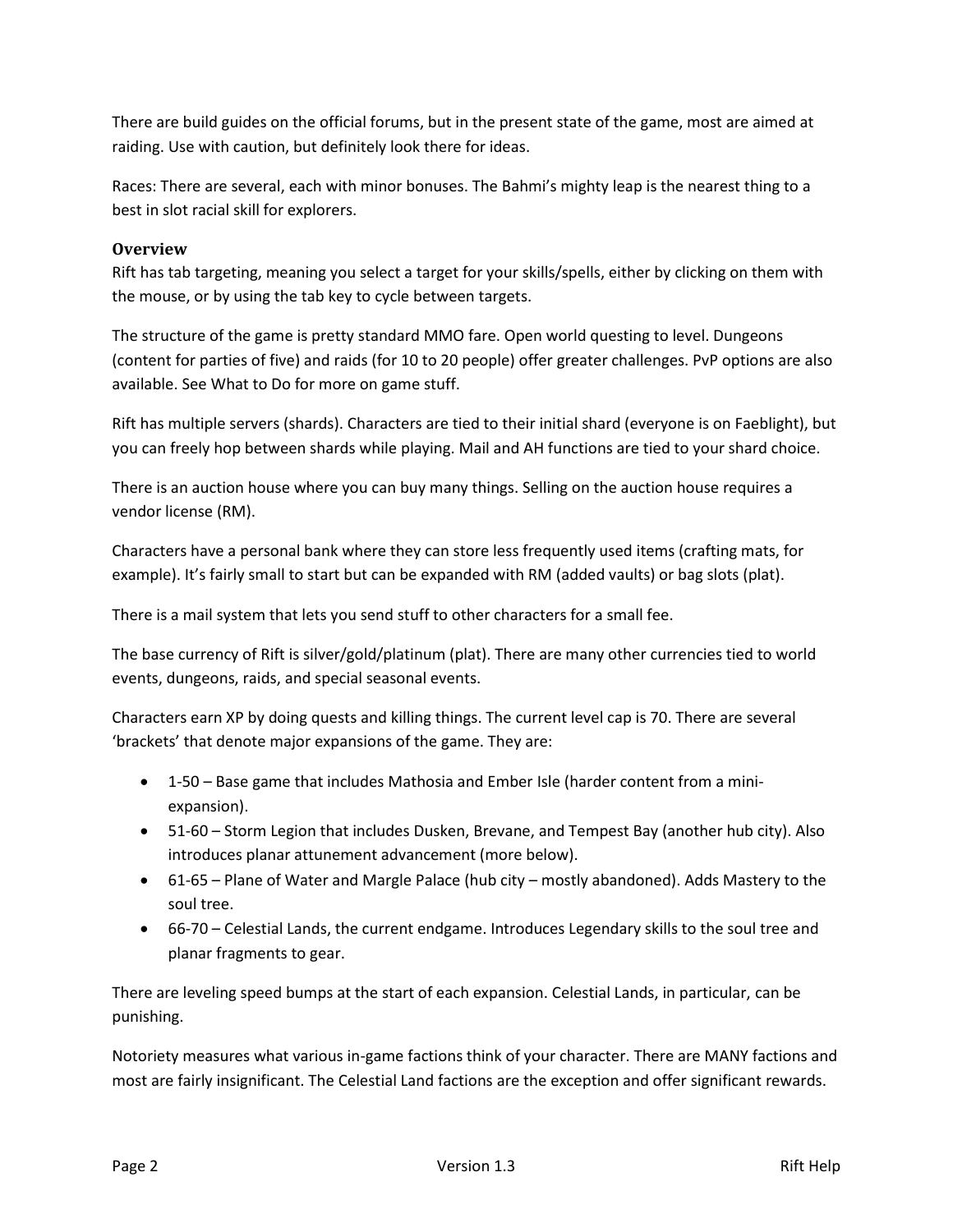# **Gear**

Gear slots unlock by level, and there are a couple items that are worth extra attention. Note: Mark makes all the things. PLEASE ask if you feel your gear has holes in it. Mark likes making stuff.

## **Planar Focus/Essences**

A planar focus holds up to six essences in a mix of greater and lesser. You can use lesser essences in greater essence slots and it is ALWAYS better to do so. Foci and essences are available in the store under equipment. Essences also drop in the world, which is the better way to get them. You should upgrade to a six-slot focus as soon as possible, but I would suggest waiting to the level cap to invest in a fancy focus. Essences are often for sale on the AH. They are a good place to get secondary stats. If you plan on taking on multiple roles, you will want two or more foci.

#### **Seal**

Seals grant specific stats focused on single roles, so you may need more than one. There are crafted and faction quartermaster (notoriety based) seals. Ask Mark if he can craft a seal for you at level 40+.

## **Synergy Crystal**

The synergy crystal works with gear sets to grant bonuses. Do not worry about this item until you get to 70, as you won't have a set worth supporting until then. Synergy crystals are in the store and cost celestial remnants (currency from world events). You may need more than one for different roles.

# **What to Do**

## **Questing**

The chief leveling activity is questing. NPCs/items in the world offer quests that send you out to find stuff, deliver stuff, kill stuff, or follow a story line. There are several types of quests available:

- Standard quests quest givers with an '!' icon offer standard quests and are one of the main sources of experience.
- Daily/Weekly quests denoted with a circle/arrow icon. Quests you can do each day with varying rewards. They include crafting, planar defense missions, and assorted reputation grinds.
- PVP quests red '!' icons that offer PvP related quests.
- Carnage quests killing some creatures in the field will start a carnage quest to kill X foes of a specific type. These offer XP, cash and notoriety rewards. See mechanics for claiming rewards.
- Instant Adventures (IAs) literally instant adventures. While in instant adventures, you are autoleveled to the zone you're sent to and added to a raid group. The group does quests together that grant XP and rewards (good leveling for 1-50, maybe 1-60). Leave the IA by leaving the group (see group-related mechanics).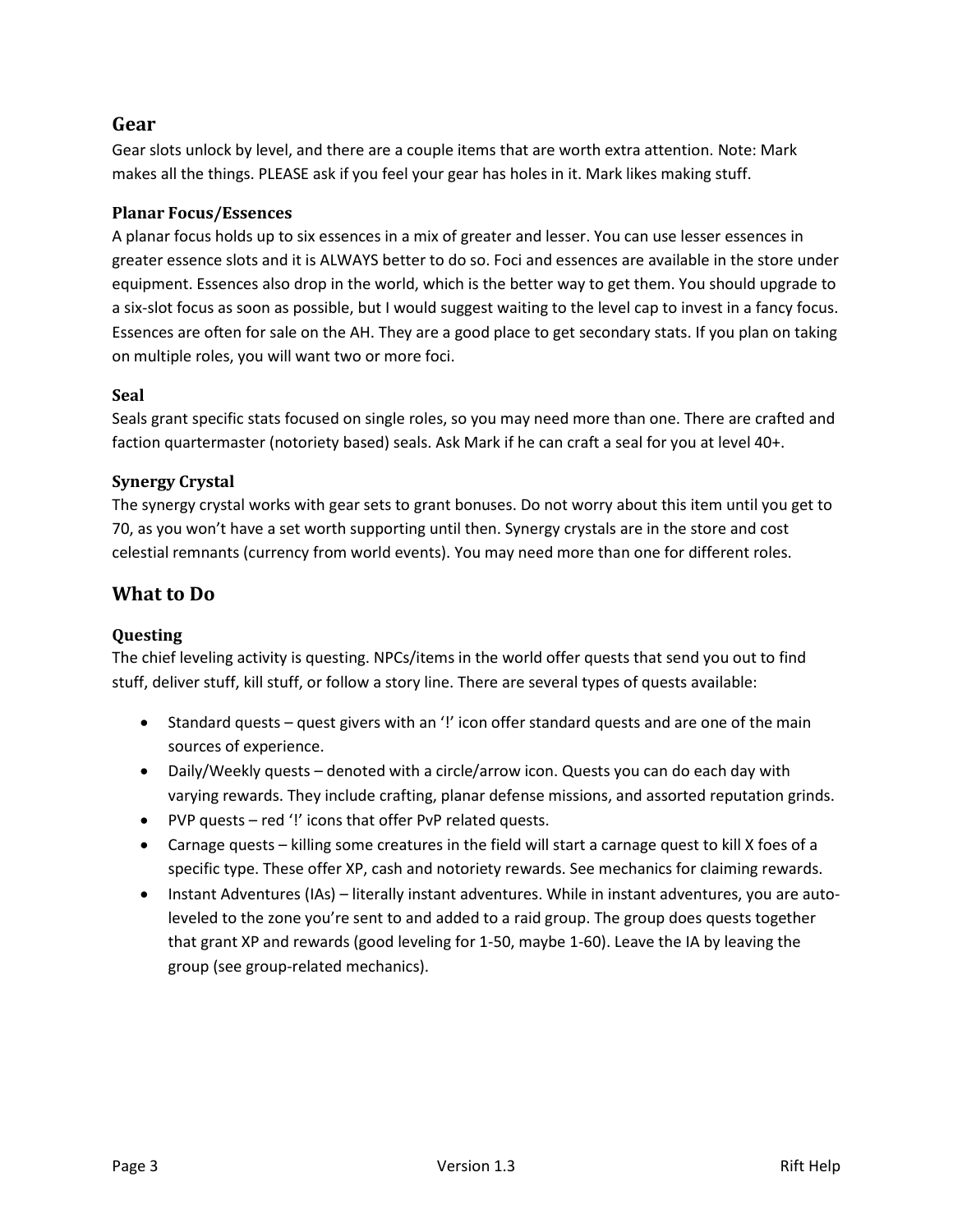#### **Rifts**

Rifts are planar tears that spawn all over the world. Closing a rift involves a multi-stage combat and rewards planarite currency and other items. Planarite is pretty important for gear. Beware of major rifts (designed for groups) and nightmare rifts (they auto-level you and go on forever, escalating each step).

#### **World Events**

World events spawn at random in busy zones. They often involve two or three phases that require players to carry out specific activities and end with a boss fight. To get full credit for a world event, you must be mentored to the right level. See mechanics and use the event tracker in web resources.

#### **Minions**

This mini-game involves sending card-based minions on short to long adventures that return various forms of loot (crafting mats, artifacts, notoriety , and dimension items). Everyone gets one minion adventure slot for free, and you can buy more for RM.

#### **Achievements**

There is a deep achievement system that awards points for various goals and objectives. Some offer cosmetics, titles, gear, and pet rewards. If there's something you can do in the game, there's probably an achievement for it.

#### **Artifacts**

Artifacts show up as glowing points of light in the open world you can click on to collect. They are literally a collection game. Turning in sets gives minor rewards. There are achievements for completing various groups of artifact sets that offer additional rewards. There are several flavors of artifacts: normal, twisted, unstable, poison, burning, nightmare. The conditions to collect some of these are complicated. There are OVER 9000!!!! artifacts in the game.

The guild bank has two tabs dedicated to artifact sharing. Take any artifacts you can use. For the love of god, take them. There's more info on artifacts in a separate section below.

#### **Bounties**

Bounties are artifacts that very occasionally drop from specific creature types if you kill them while properly mentored. They also drop from rare 'most wanted' mobs under the same conditions. Bounty hunting can take up a LOT of time. I'm talking hundreds of hours.

#### **Exploration**

The world of Rift is HUGE and there are many nooks and crannies to explore if you like that sort of thing. There are also hidden puzzles and secrets in many zones, particularly in the old world. If you really like puzzles, there's a world-spanning puzzle that unlocks some major rewards and requires several hundred hours of effort. Good luck.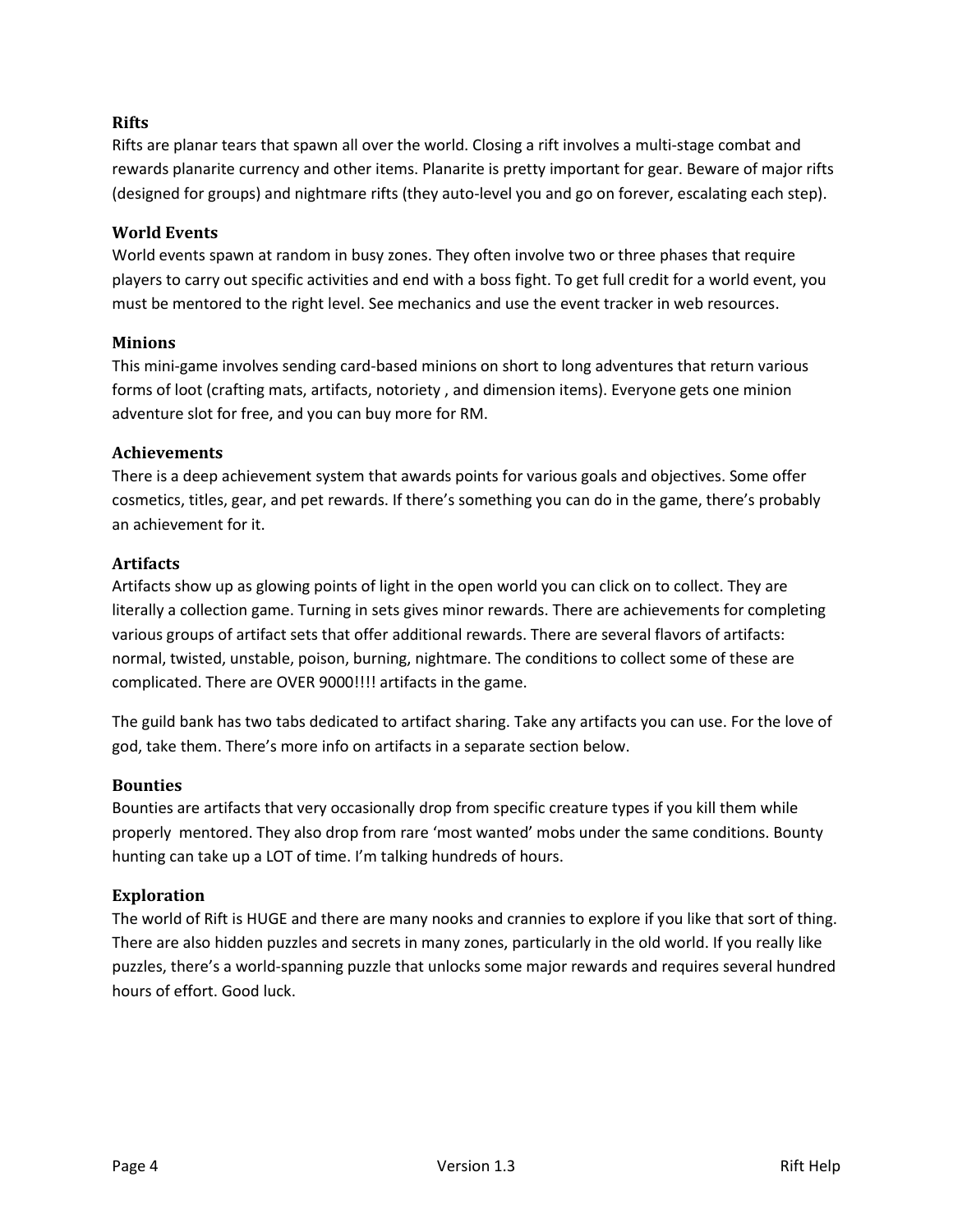## **Crafting**

Everyone can learn fishing, survival and three additional trade skills in Rift. Fishing and survival let you catch materials for food/drink and make it (HP/mana recovery and minor buffs). Other trade skills let you make specific types of gear. You can buy additional trade skill slots for RM.

There are daily crafting quests that reward plat, crafting marks, and sometimes notoriety.

Low-level crafting mats you aren't using, aside from planar dusts, are probably vendor trash at this point. The only exceptions are some blue/purple quality rare items. Sell to save bank space and earn \$\$\$. See Loot and Inventory for bag materials.

#### **Battle Pass**

This is a new mechanic. Battle Pass offers several quests each day/week that earn BP XP. As you progress through the battle pass, you receive various rewards. BP is time limited (the current and first one expires in mid-July).

## **Daily Rewards**

There's a reward available each day in the store that gives you an artifact and sometimes a minor booster for XP, notoriety, or tokens. Check this each day when you log in.

#### **Reward Calendar**

The 21-day calendar offers a reward each day when you log in. Rewards are fixed by day and the last one is a cosmetic mount. The calendar resets on the  $1<sup>st</sup>$  of each month. You need not get rewards on consecutive days.

## **Guild Quest**

We often have a guild quest running. It's usually to kill rift creatures or close rifts. Doing the guild quest gives guild XP and guild levels give all members minor perks.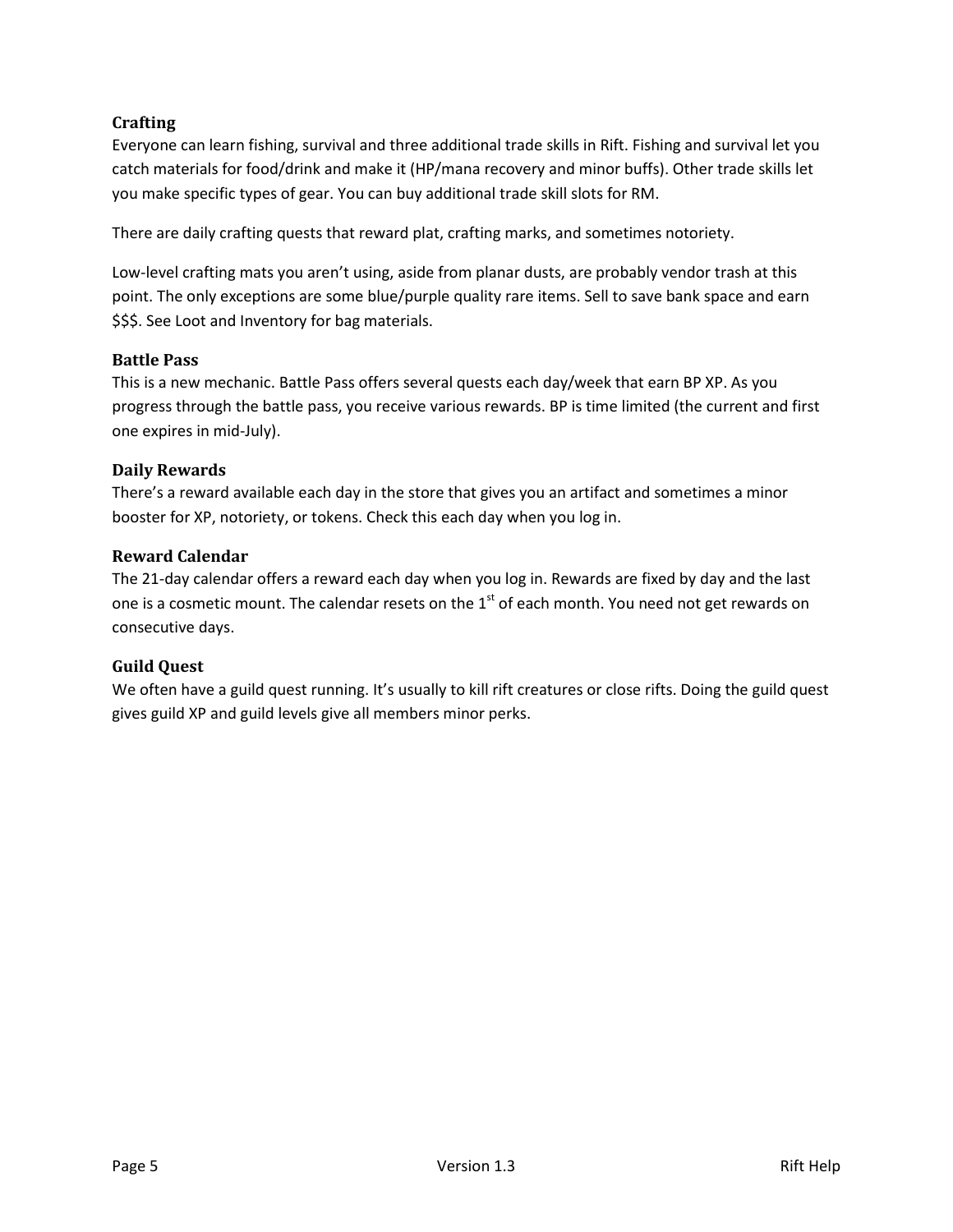## **Chronicle/Dungeon/Raid Runs**

Chronicles are dungeons designed for one or two people. You can do most of these solo at +5 levels (the Plane of Water chronicles are a bit tougher).

Once you out-level five-man dungeons/10- and 20-man raids, you can run them solo for plat and cosmetic rewards. These are dungeons you can solo (others have mechanics that require a group):

- Realm of the Fae
- Deepstrike Mines
- Foul Cascade
- Kings Breach
- Fall of Lantern Hook
- Charmer's Caldera
- Runic Descent
- Caduceus Rise

There are probably others that can go on this list. There are a lot of dungeons in Rift. Raids are trickier, as many have mechanics you can't work around. Rise of the Phoenix is a good raid to try and solo for your first run.

Many dungeons and raids come in standard, expert, and intrepid modes. Standard are the level of the containing zone. Expert are set to expansion cap + 2 (e.g. 52 for old world zones). Intrepid are higher level (up to 72) and have separate entrances. Change dungeon difficulty via the character portrait menu.

Some instances have interactives in them that perform specific functions. They include cut-scene skippers, teleports at entrances that take you to the most recent boss fight, and hard mode selectors.

## **Dimensions**

Player housing you can customize by building with items. Talk to Mike if you want to know more.

## **Rare Hunting**

There are rare monsters all over the place in Rift. They usually drop an item with a unique wardrobe appearance. Beware in Celestial Lands: all rares are level 70 elites and they WILL kill you. There are also achievements for killing all the rare things on each continent.

## **Notoriety Farming**

While most notoriety from zones other than Celestial Lands has no real application in the game, various factions unlock cosmetic pets, minion cards, and wardrobe items. There are several ways to gain notoriety.

- Carnage quests most give some form of notoriety.
- Daily quests there are daily quests for most factions.
- Chronicles, Dungeons, Raids many of these give you notoriety.
- Sigils of Valor Currency that sometimes drops from world event bosses (when properly mentored) or IAs. Can be redeemed in the cash shop for notoriety.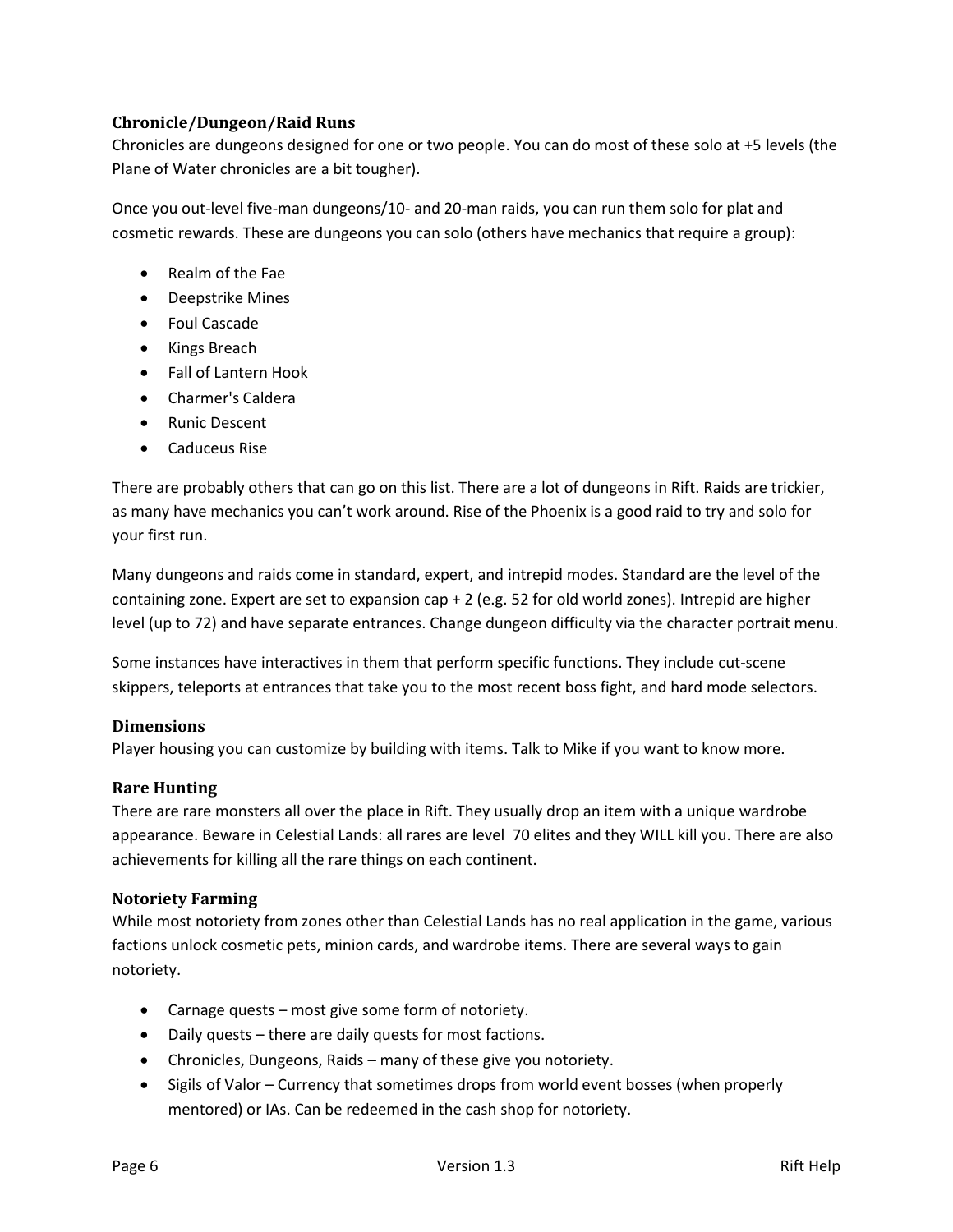# **Mechanics**

## **Movement and Travel**

The game supports both WASD and mouse movement. Learn to use mouse movement because you really want your fingers free for skills.

There is NO fall damage, unless you are playing on April 1. Jump off all the cliffs.

Mounts let you go fast. Mounts are good. At higher levels you can get faster and aquatic mounts or a book that lets you train most land mounts in underwater movement. You will want a swimming mount in the Plane of Water. As you approach 60, you will want to save up 1K plat to buy a faster mount. Mount speed bonuses range from 60 to 160 percent. There is a quested 160 percent mount available at level 70. Cosmetic mounts auto-adjust to match the speed of your fastest mount.

Map and Mini-map: these show important features like cities, party members, quest locations, and terrain. If you have gathering skills, the mini-map also shows harvesting nodes. You can also place a temporary mark on the map by right-clicking the main map or mini-map or by using the /setwaypoint command. This mark is visible to all party members. Etiquette note: remove unneeded marks when in a party to avoid confusion. The /setwaypoint command takes coordinates as parameters. You can find your current location with the /loc command (use the first and last numbers for /setwaypoint. The middle number is vertical position). Many help sites also give coordinates for goals/objectives.

Portals: there are portals you can use to travel across and between continents everywhere. You can also bind yourself to a single portal and use Soul Recall to return there once an hour. Portals cost plat, except for those in Meridian (starting city on Mathosia) and Tempest Bay. Soul Recall is free.

## **Loot and Inventory**

Rewards: There are three ways to get rewards for quests/activities, depending on the type of quest.

- Go to a final quest NPC/location indicated in the quest log.
- Finish the quest by clicking on the diamond-shaped icon that will appear on the right side of the screen.
- Collect rewards from world events by clicking on the bag in the circular icon that appears on the right side of the screen.

Reward bags and 'in the field' quests do have limits, so claim promptly unless using token/rep boosters.

Inventory bag slots are RM items. Bank bag slots are purchased with plat. Anyone with empty bag slots or in need of bag upgrades should ask in guild chat. Mark can make 28-slot bags. Materials: empyrean silk, chiffon cloth, truehide, striped leather.

Right-click moves stuff between inventories (personal and bank for example), or sells items. It also allows interaction with objects in the world and NPCs.

See also: Group-Related Mechanics for group loot.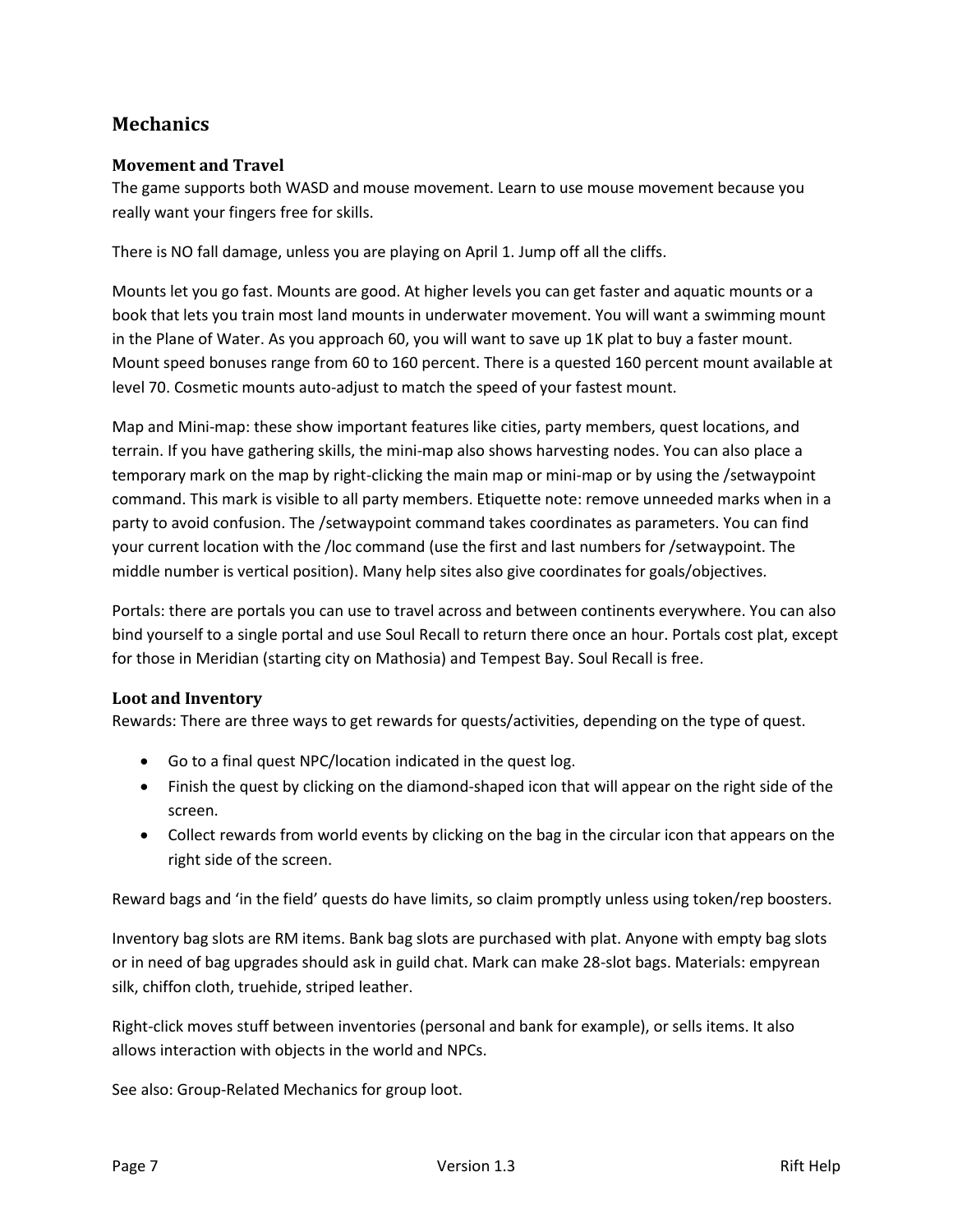#### **Auction House**

Characters can buy and sell items that are not character or account bound on the AH. Selling requires a vendor license purchased with RM. If you decide to sell stuff, be aware that there are fees for selling and scammers that manipulate prices for profit.

#### **Combat**

Monster portraits convey a lot of information. Basic mobs have a smooth portrait frame with a level number that changes color based on its relative level: gray, green, yellow, red. Rare monsters usually have a diamond at the top of the portrait, and raid monsters or foes that out-level you a lot have a red skull icon. Elite/raid monsters also have big spiky portrait borders and skull icons. Beware spiky mobs with red skulls.

#### **Buffs and Boosts**

Food, drink, and potions can all provide buffs to character performance and restore life/mana/energy. There are also RM items that can boost token rewards, PvP rewards, and XP gains. Daily rewards sometimes give you these items. Use them wisely. I recommend saving XP boosts for Celestial Lands, as there's an XP gap there.

#### **Group-Related Mechanics**

Mentoring: You can adjust your level down to match the zone you're in or the other characters in your party. World events only grant full credit if you're mentored to the right level. Access by right-clicking your character portrait or by using the /mentorlevel command.

Side-kicking: You can also adjust your level up to match the level of party members. Scaling your level up generally leaves you weak relative to the typical high-level character due to item scaling.

Grouping: Rift has a very nice auto-grouping mechanic that lets you join up with people doing rifts or participating in world events. Grouping controls are accessed via a right-click on your character portrait. The leave group command is there, as are options to set default looting.

Group looting: When in a group, loot is shared via a dialog that offers need, greed, and pass as looting options. Guild standard: Need if gear is an upgrade. Greed if you want the wardrobe appearance or are in it for the cash. Pass if you don't care and someone else wants it. Rift will not let you need gear you can't use (e.g. warriors can't need cloth armor).

Generally we're pretty lax about loot because most dungeon runs are for cash. If we get a real group going, we will discuss further. If you're in a world event group or IA, someone will generally need everything that pops up, so do what you will.

## **Ahhh! Death!**

Everyone dies. When you do, you can soul walk to move away from what killed you before you respawn. You can do this once for free, then it costs either plat or credits to soul walk, I think. You can also revive at a healer. After you're restored, you will have soul damage. Repair this at a healer for plat. Too much soul damage is bad.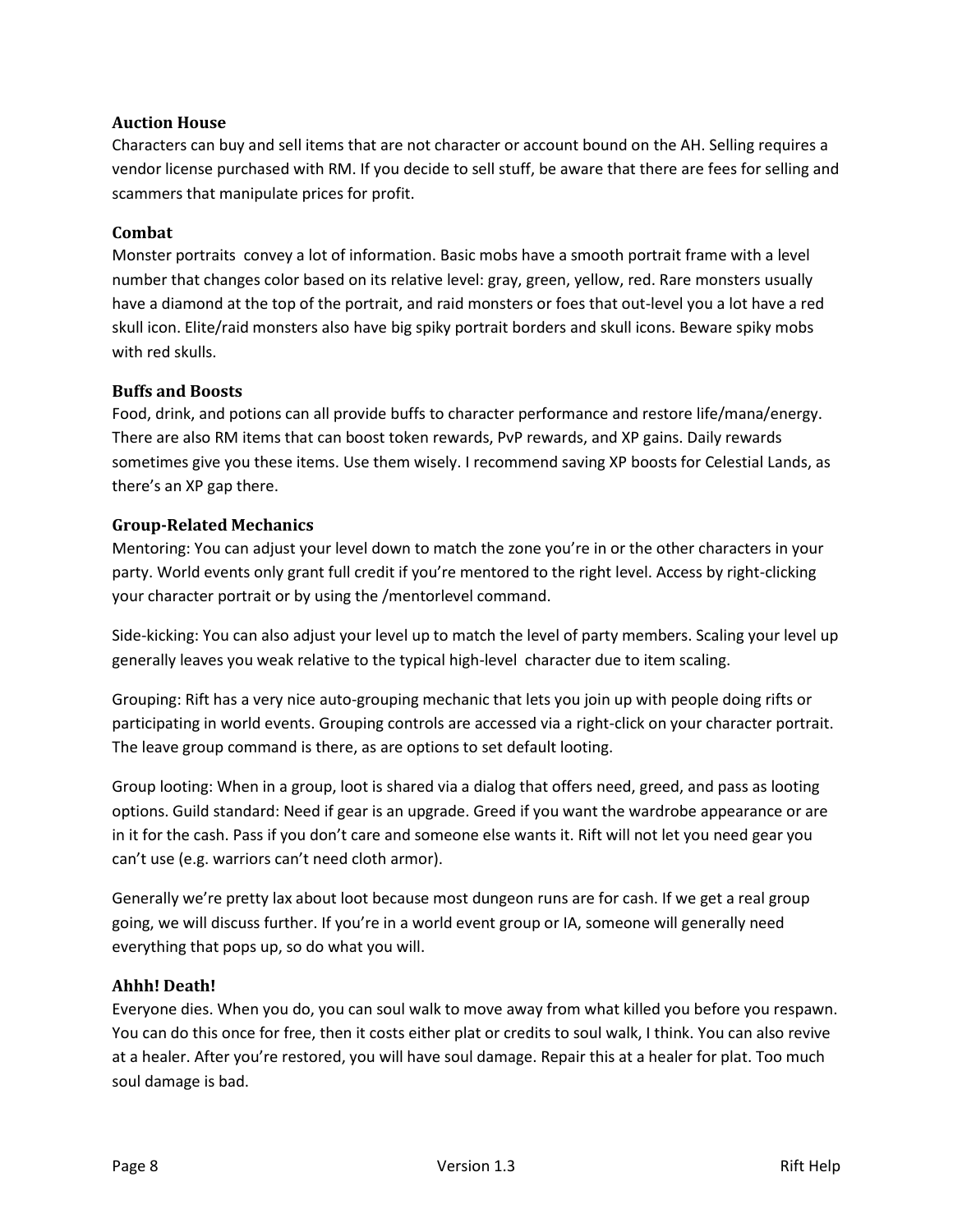#### **User Interface**

The character sheet (access with 'C') is your friend. It has multiple tabs that show you lots of details of your character: equipment, stats, trade skills, currency, pets, mounts, etc.

The powers dialog (access with 'P') shows all your currently available abilities. From here, you can drag and drop any ability onto a skill bar.

The soul tree (access with 'N') shows your talent points and chosen souls. You can customize this as you like and respec or add new roles for a plat fee.

The achievements dialog (access with 'H') shows your achievement progress and available goals and objectives. There are a LOT of achievements.

Become familiar with the UI customization options. Rift has a lot of buttons, and being able to lay them out as you like is a big plus. You can have many bars on the screen to organize buttons and you can set up hotkeys for all of them. Click the little lock icon on the base tool bar to lock/unlock buttons.

Chat Functions: Right-click on the label tab on the chat window and go to settings to change what you see in the tab. I recommend setting up a tab for guild/say/raid/party/whisper chat and system messages and another for combat loot to reduce spam. Global channels are, in general, kind of spammy. The event channel can be useful for finding world events.

Macros: There are macros (ESC/Macro menu). They're useful to reduce finger twisting for some builds. There are some guides on the forums and most class guides include useful macros. There are commands to change gear sets, wardrobe sets, soul configurations, and planar fragment sets, making easy to create one-button role swap macros.

## **Money Related**

Cash shop: Rift has a bunch of stuff in the cash shop available for credits and for in-game currencies. If you don't want to hunt up a vendor for a specific crafting recipe, odds are it's available in the cash shop. Credits are the RM currency of the game. You can buy them directly from the website or you can get them by buying a REX in game with plat. Players pay RM for REX and sell them on the AH to gain plat. When you're 70, plat is fairly easy to come by, so REX are a decent way to get credits.

Patron: Patron is essentially a subscription. You can pay a monthly fee or buy 15 or 30 day subs for credits. Patron status gives you mount speed boost, XP, notoriety, and plat boosts for quests, access to portals from anywhere in the world once an hour, and much more. It's not pay to win, but it's certainly pay to level faster.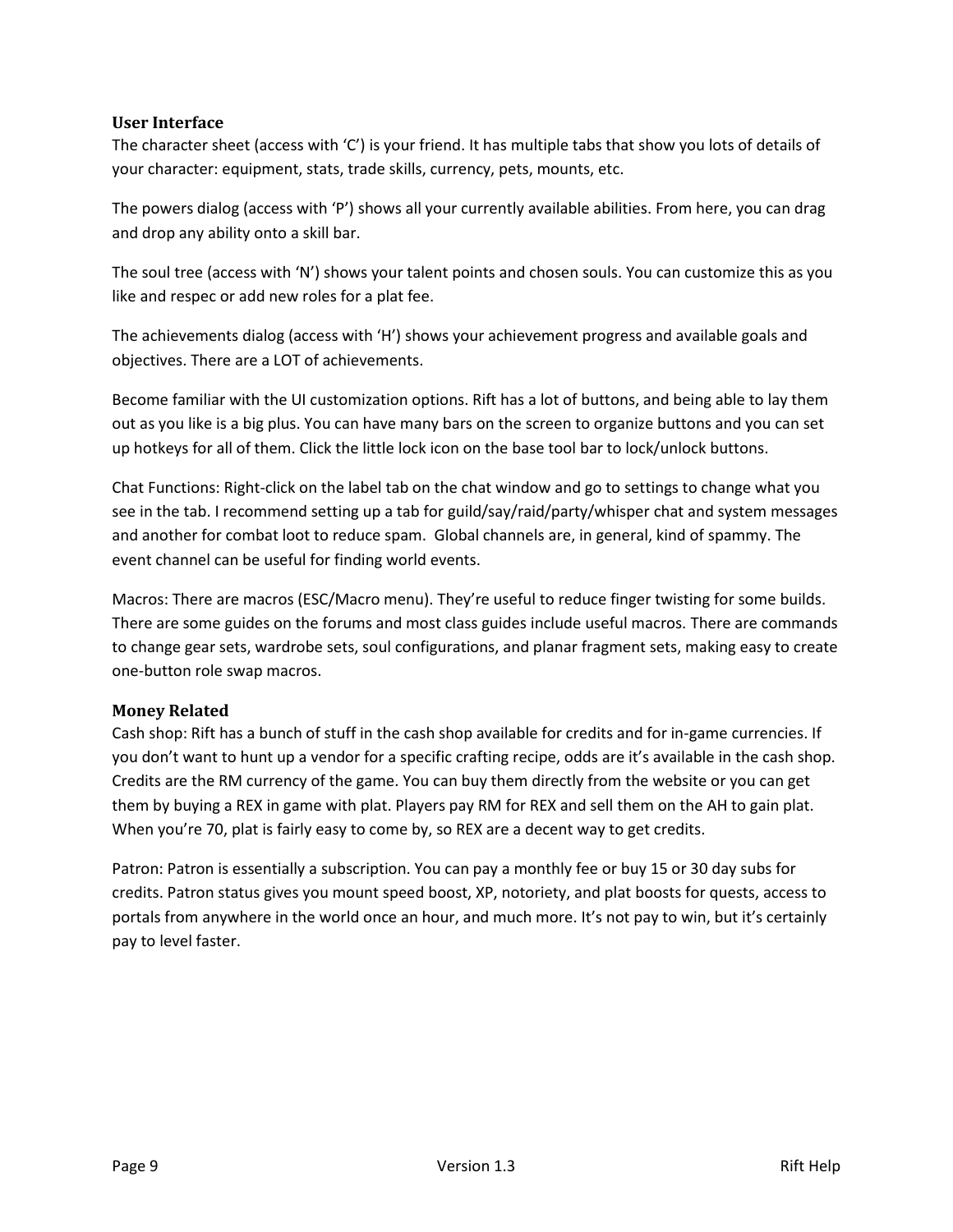## **Currency**

There are more than 30 currencies in the game of varying uses. Go to character sheet/currency to view them and mouse over the currency icon to show info about them. Many of the old-world dungeon/raid currencies are fairly useless, but here are some types to be aware of:

- Credits Real money currency. Spend in store.
- Affinity From patron and random rewards. Spend in store (affinity section).
- Prize Tickets Similar to affinity.
- Planarite Rift and world event currency. CRUCIAL at endgame. Capped at 200K. Buy your focus and tenebean attuners from the store (crafting/reagents) with extra planarite. Endgame upgrade item.
- Void Stone/Celestial Remnant World event currency. Buys gear/items in store.
- Captured Intel Endgame currency for faction gear/upgrades in Vostigar Peaks.
- Favor/Challenger's Mark PvP currency.
- Tower Fragments Useful dungeon currency. Also drops from daily/weekly quests in celestial lands. Gear and planar fragments.
- Legion Datagrams Raid currency. Drops from some daily/weekly quests in celestial lands. Gear.
- Craftman/artisan marks Crafting currency from crafting dailies. Capped. Spend in store on crafting recipies.
- Lucky Coins Artifact set rewards. Spend on planar pellets In endgame or various cosmetics available from the artifact merchant.
- Event Currency From seasonal world events. Use in the store during the appropriate event. Some near-BiS items come from world events.
- Chaos Motes Currency for mini-events. Use in store for cosmetics, minions, and dimension items.

There are other raid and dungeon currencies available, but they're mostly old world and useless. At 70, many quests reward your choice of tower fragments (dungeon gear), ethereal shards (T1 raid gear), or legion datagrams (T2 raid gear). I advise picking tower frags until you have a dungeon set and good frags because you get more per quest (typically 500 vs. 150 legion datagrams). I'd skip ethereal shards as that gear requires upgrades to grant the benefit of the set bonus. Dungeon/T2 gear can be mixed and matched to get set bonuses.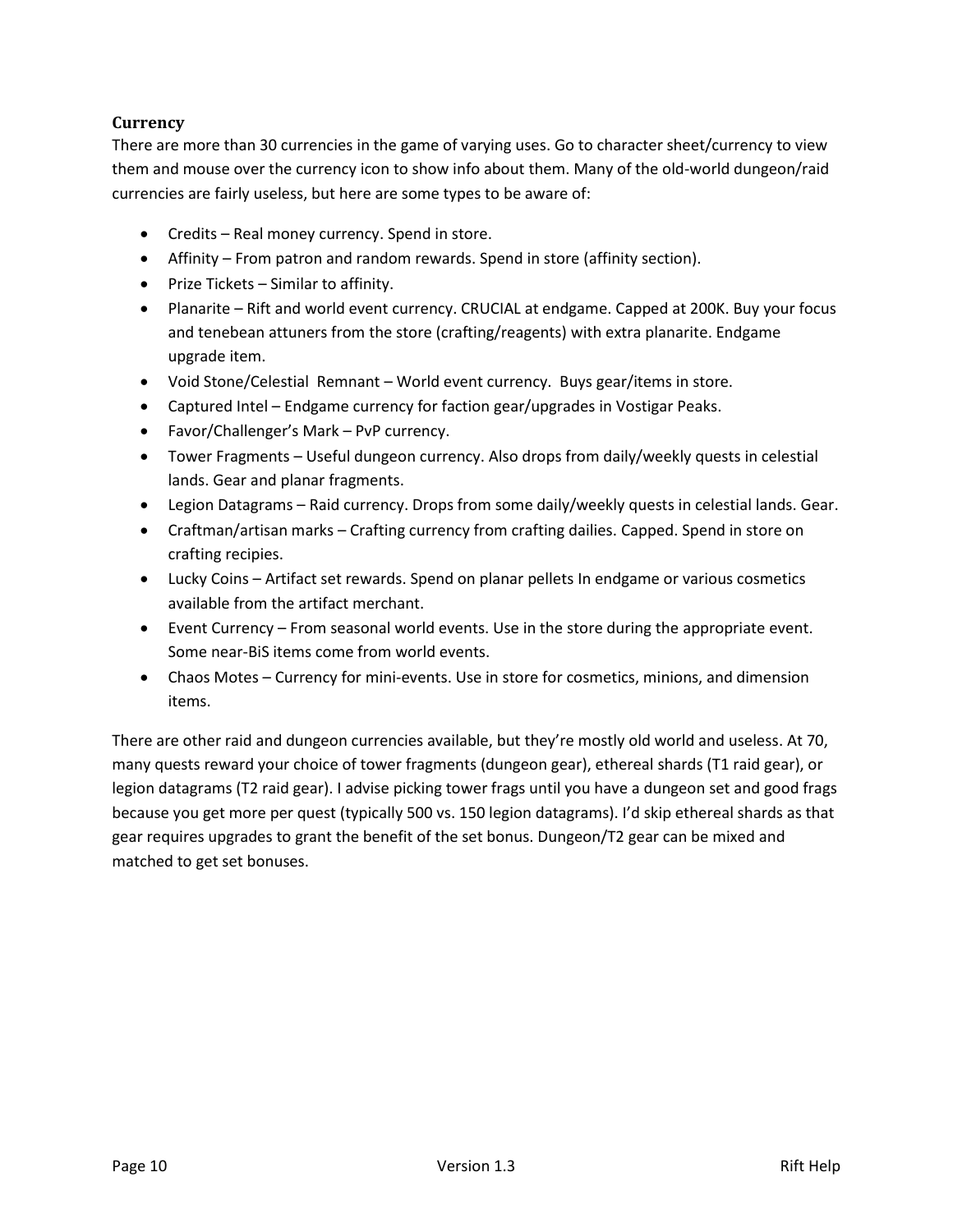# **Minor Tricks**

You can sell trash loot anywhere by opening the store (shopping cart on menu bar), going to a subsection (e.g. 'Mounts') and then selling as usual.

Some settings you may want to check (ESC menu, Settings):

- Interface/Combat: Ignore duel requests, show only my debuffs.
- Interface/Misc: enable AoE looting, maybe auto-loot by default, auto-decline marriage proposals.
- Interface/Social: change chat bubble, profanity and login notifications to suit.
- Interface/Display: scale UI for bags, boxes, store, etc.
- Interface/Camera: adjust to your preferences.

## **Leveling**

#### **Old World**

Mathosia leveling is pretty straightforward. Follow the quests and you'll run through most of the zones and easily reach 50. There are several zones with parallel levels due to the Guardian/Defiant split (Freemarch is Defiant, Silverwood is Guardian). You can do some quests in cross-faction zones (carnage, for example). Beware around the Guardian starting city. You will be auto-flagged for PvP and the guards will kill you. Stillmoor and Shimmersand are parallel zones as well (old 'endgame' content). Ember Isle was a small expansion zone and offers more level 50 content. You can ignore it if you're pushing levels.

#### **Storm Legion**

Dusken/Brevane parallel each other and you can easily go 51-60 on either continent. Brevane is jungle and ruined cities. Dusken is undead wasteland. You are free to hop back and forth of course, but story quests mostly stick to one continent or the other.

#### **Plane of Water**

Plane of Water is fairly linear questing. Tyrant's Throne is the exception. It was a late addition to the expansion for a raid zone and you can skip completely unless you want to explore. There are a few quests there, but it's pretty limited.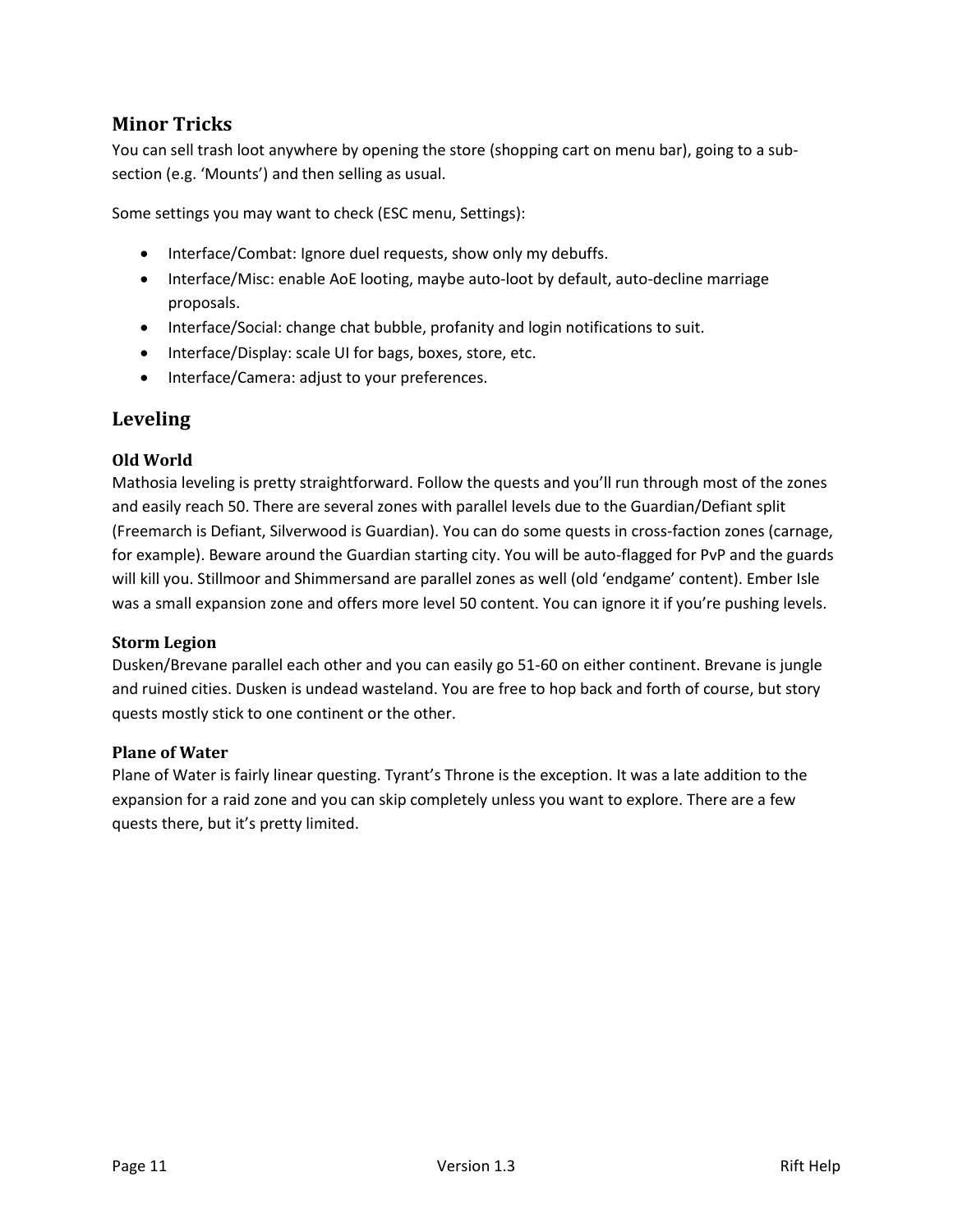## **Celestial Lands**

Celestial Lands are current endgame. Each zone has a fairly linear questline and numerous carnage quests. There are also many other things to do for gear upgrades:

- Celestial Tales Weekly quest in Alittu. Daily quest at each site.
	- o One tale per zone. Must complete zone quest line first.
	- o Awards rep, drops, and plat.
- Planar Assault Weekly quest in Alittu to do 30 Celestial IAs.
	- o Awards currency, PDF rep. Sigils of Valor for rep.
- Eternal Weapon Quest Start at 70 (I think).
	- o Do all non Dungeon/Raid stages.
- Farm mats for Chondritic Helm/Ranged Weapon (upgraded versions are BiS).
- Elite kill quests from Alittu
	- o Quest giver wanders up/down stairs.
	- o Kills are part of Eternal Weapon/Chondritic Helm and Weapon upgrades.
- Breaking Through Weekly quest in Alittu to do Xarth Mire world event 4x.
	- o Awards currency, maybe rep.
- Enemy of My Enemy Weekly quest in Vostigar to do dailies
	- o Do 5 sets of 5 dailies in Vostigar.
	- o Same quest giver offers a daily to do 5x quests in one of three locations.
	- o Always do Tenon Fortress.
	- o The Landing has a mix of difficulties.
	- o Maze of Steel is pretty dangerous.
	- o Awards rep, currency.
	- o Some quests are almost impossible to solo. Pick and choose.
	- $\circ$  If you can't complete all 5, come back the next day to complete.
- Boss hunting in Vostigar
	- o Kill special bosses for currency, fragments, and plat.
	- o No need to party up to get credit for kill.
	- $\circ$  1 kill per boss per day + 1 if you use a reward charge.
	- o Some are tough to solo for a new 70.
	- o Shard hop to find them all (special map icons).
- Currencies/Drops
	- o Tower Fragments Gear
	- o Captured Intel Upgrade Components and Gear
	- o Fortress Marks (I think) Upgrade Components and Misc.
	- o Planar Fragments Items you equip/upgrade.
	- o Elemental Cores Upgrade Planar Fragments.
	- o Raid Currency I forget the names. Do tower frags first.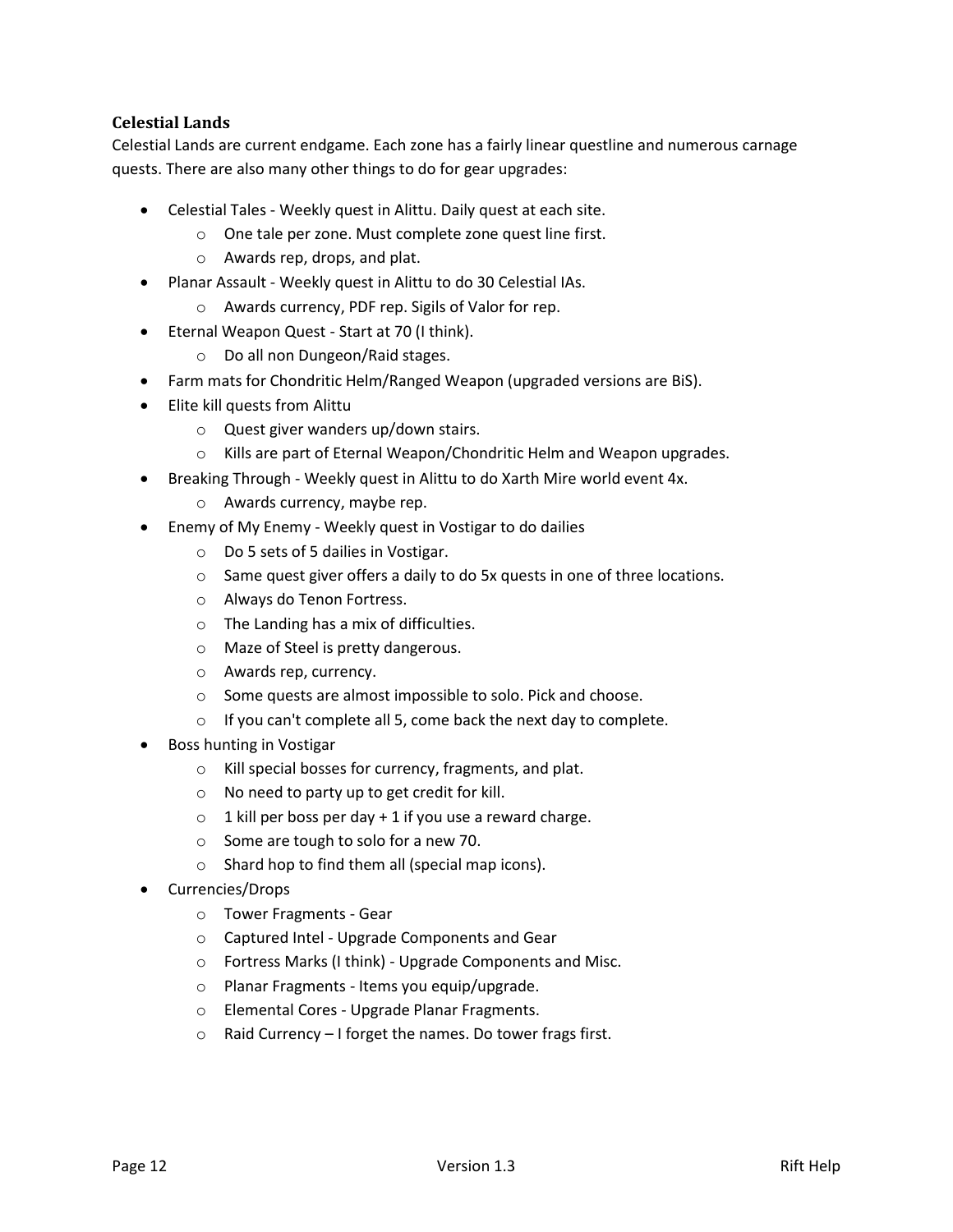#### **Planar Fragments**

Gear changes a LOT in Celestial Lands. Equipment only has main stats: str, int, wis, dex. Secondary stats, crit power, spell power, etc., move to **planar frags** that drop from mobs, dailies, rifts, and world events.

Currently, characters can equip a max of 11 frags and have an inventory that holds several hundred. Extra frags overflow to standard inventory. The planar fragment tab in your character sheet shows currently equipped frags. Slots are tied to elements and you can have multiple frag sets for different roles. I have a tank and a dps set, for example. Once a frag is in a slot, you can either overwrite it with a new one or recycle it. You can't remove them. ALWAYS RECYCLE when replacing frags.

Frags have tiers and infusion levels.

- Tier 1 frags have the highest potential prime stat.
- Infusion levels increase stat values (see below).
- You infuse frags with planar cores, planarite, and plat. Higher levels cost more.
- Frags are account bound. You can mail them to alts.

You might think 'all tier 1' is the way to go, but it's not. Each frag is associated with an element and each tier in each element has a specific prime stat associated with it. The spreadsheet below shows the best in slot tiers for each element/role/class. The details are complicated.

Frag stats: They all have a prime stat determined by tier/element. They also have up to four secondary stats that are random. Every infusion level raises the main stat. Every third infusion level adds/improves secondary stats. Yes, frags are very very VERY rng.

Frags also have gear rarity when they drop (white, green, blue, purple). Higher rarities have pre-rolled secondary stats (0-white, 1-green, 2-blue, 3-purple). Obviously, looting the right-tier purple frag with good secondary stats is a win. Higher rarity frags drop from higher level mobs/rifts/world events. Farming colossi in Vostigar Peaks (end lvl. 70 zone) produces a lot of frags (and gives you other currency you want for final gearing).

You will get a LOT of poor-quality frags (crit power and int and block on a warrior, for example). Use the recycle function to turn these frags into elemental cores you can use to upgrade better-quality frags. I'm pretty sure rarity has no effect on stat values. Infusing frags increases their rarity every... 5? levels.

Starting out. Fill frag slots as soon as possible but only upgrade 'good' frags. If you roll a bad secondary, stop. Currently, upgrading a frag to T15 (max) costs an average of 1,500 plat, 2,700 planarite, and 290 cores. Gamigo has said they're reducing costs.

The various factions in CL sell chests that contain one (maybe more) frags of a particular element. The top tier chests are one of the only ways to get T1/T2 frags of some elements unless you raid or are super lucky. Chests are purchased with tower fragments, which are rewarded from daily/weekly quests and world events in CL or while mentored in other zones.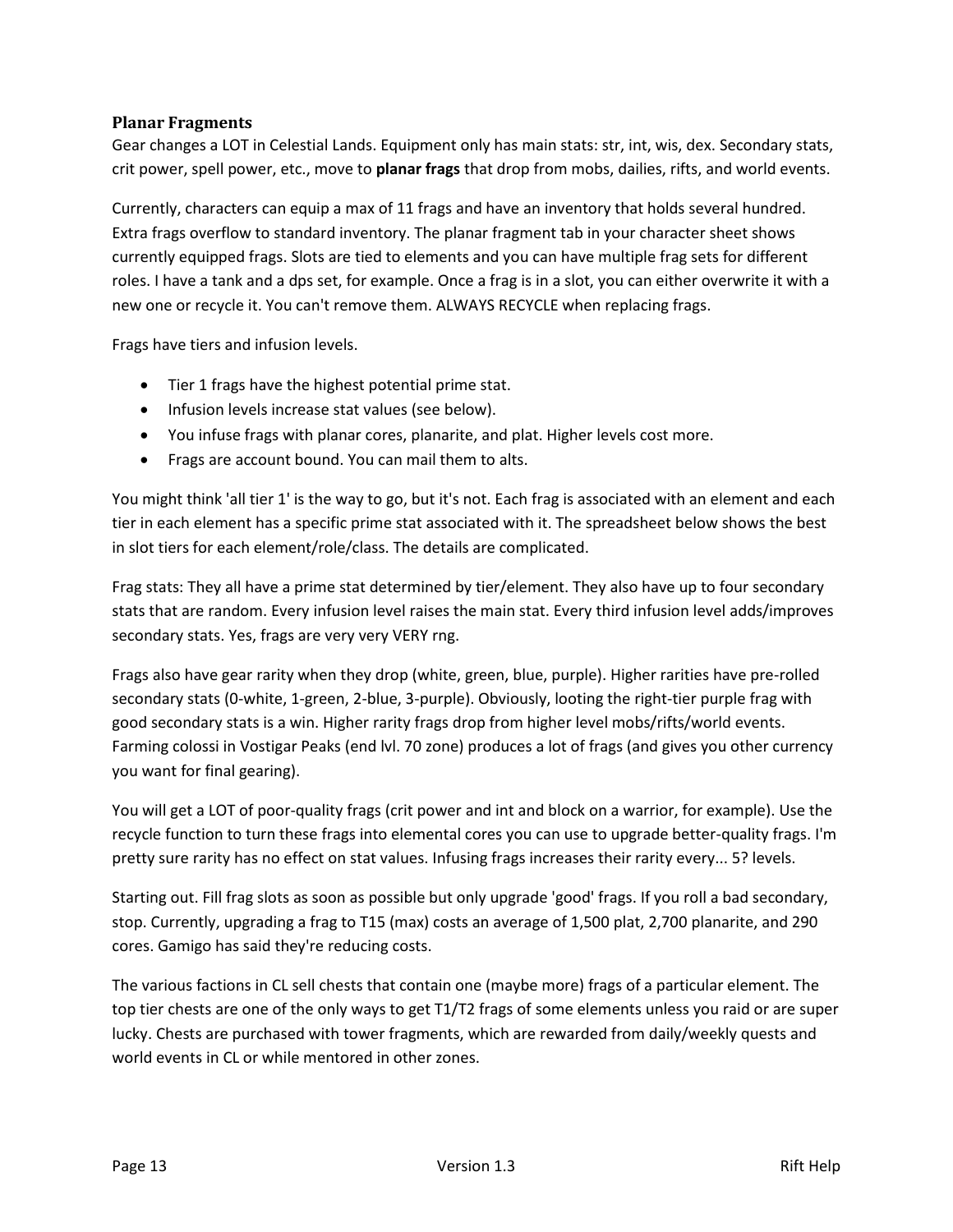It will take a LONG time to get good frags. I still have DPS slots that have terrible frags with block as a prime stat, for example.

Fragment BiS spreadsheet:

[https://docs.google.com/spreadsheets/d/19iRzU2e6XwN64HzX](https://docs.google.com/spreadsheets/d/19iRzU2e6XwN64HzX-bu5IYao4IWaqE3u4WUcnTUlc3k/edit#gid=1904994700)[bu5IYao4IWaqE3u4WUcnTUlc3k/edit#gid=1904994700](https://docs.google.com/spreadsheets/d/19iRzU2e6XwN64HzX-bu5IYao4IWaqE3u4WUcnTUlc3k/edit#gid=1904994700)

#### **Level 70 Crafted Gear**

The blue crafted armor and weapons available at 70 offer a good step up from the usual assortment of quest gear. The upgradable crafted legendary helmet and ranged weapon are BiS for endgame. However, making all this stuff is resource intensive. By way of example, the plate chest piece requires:

- 22 bolidium bars (44 ore)
- 14 starhide leather (28 hide)
- 16 plat in store materials
- 1 visionary amender which takes:
	- o 12 atramentium bars (24 ore)
	- o 12 bolidium bars (24 ore)
	- o 10 ahnkite (mined resource)
	- o 5 chondritic planar dust (uncommon Celestial Land rift/foothold/invader drop)

The legendary plate helm takes:

- 80 bolidium bars (160 ore)
- 30 starhide leather (60 hide)
- 30 ahnkite
- 3 visionary amenders
- 3 celestial matrixes (drop from crafting raid rifts, ~175 plat on AH)

As you can see, a full set of blue 70 gear is expensive. Also, visionary amenders have a 22-hour cooldown, which means it takes days to accumulate enough to make a set of gear.

The real bottlenecks here are amenders, chondritic dust, and plat for matrixes. Don't sell dust if you want this gear. I'm happy to help people farm other mats, but dust is used for many things, so you're on your own there.

Harvested materials for different armor types:

- Plate & Chain: bolidium, atramentium, starhide leather, ahnkite
- Leather & Cloth : starhide, infused starhide, starweave, tenebrean samite
- Bow/gun: bolidium, xarthian fiber, atramentium, faecap, celestial matrixes
- Wand: xarthian fiber, ahnkite, atramentium, bolidium, celestial matrixes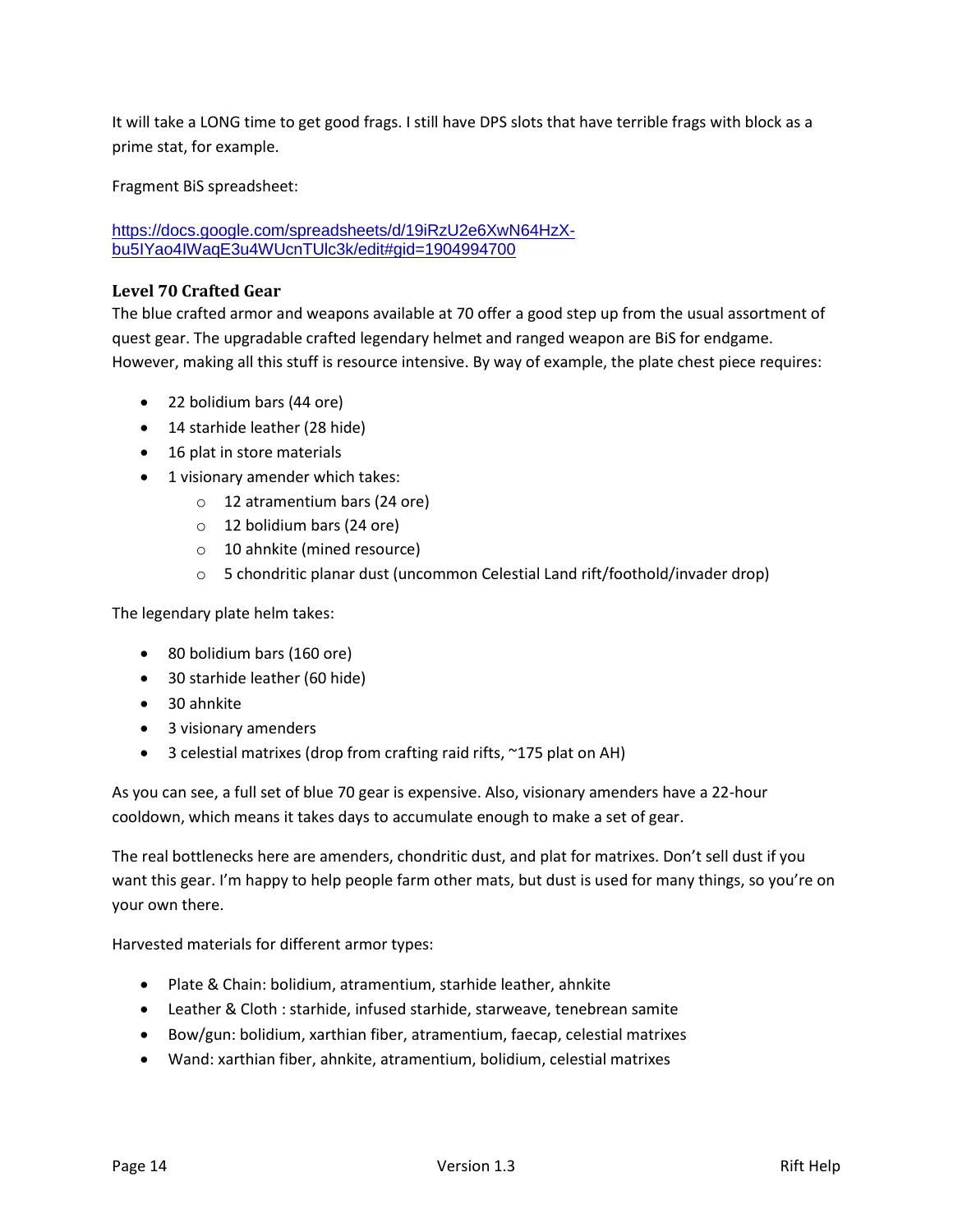The legendary helm and ranged weapons are all upgradable. Each step of the upgrade has different requirements, but most require one or more prophetic amenders. Prophetic amenders are upgraded visionary amenders, and each requires two **tenebrean planar attuners** for the upgrade process. This is why you should **spend your excess planarite on attuners** (found in the store).

## **Farming Materials for Level 70**

These are not exhaustive lists, but they're good places to try. All these materials can be found in any zone in the Celestial Lands, but for ease of farming these are, IMO, the best spots.

- Shallow water for fishing (blackthorn trout) is found in all zones. Bailgohl Village in Xarth is an easy-to-reach, safe location.
- Deep water (starfall crabs) for fishing in Scatherran Forest: /setwaypoint 5929 4544, Gedlo: /setwaypoint 2593 6473, Vostigar Peaks: /setwaypoint 3581 3051 or /setwaypoint 4186 3196. Scatherran is the safest.
- Scatherran Forest The entire zone is full of faecap mushrooms and atramentium. Skinning returns are not the best in this zone.
- Ahnkite is a secondary product from any mining.
- Southeast Gedlo is a good source of leather, faecap, atramentium and some bolidum/xarthian fiber. Centaurs and goblin hound packs are all skinnable.
- West/northwest Gedlo is good for leather (squirrels and drakes) and has more bolidium and xarthian fiber.
- Ashenfell and Xarth Mire are full of bolidium and xarthian fiber. Xarth Mire is awful for farming.
- All humanoids (elves, goblins, etc.) drop cloth. Scatherran and southeast Gedlo are good places to farm.
- Vostigar is mostly bolidium and xarth fiber. Not recommended for farming due to the high density of elite mobs and dangerous rift creatures.
- Chondritic dust comes from Celestial Lands rifts, with higher level rifts dropping dust more often. Be sure to grab rift closing dailies for each zone if you're farming dust.
- Planarite is not a level 70 material, but you'll need a lot. Nightmare rifts on Ember Isle are a good place to farm it once you understand the mechanics. Be sure to get the Ghar notoriety daily quests from Margle Palace.

# **Web Resources**

There are a bunch of web resources for the game:

- Official Site and forums<https://www.trionworlds.com/rift/en/>
- Magelo (game database and tools)<https://rift.magelo.com/en/>
- Event tracker<https://www.trionworlds.com/rift/en/>
- CADRIFT (player resource)<https://www.cadrift.net/>
- RiftGrate (a bit dated[\) https://riftgrate.com/](https://riftgrate.com/)
- Macros (not complete) [http://forums.riftgame.com/technical-discussions/addons-macros](http://forums.riftgame.com/technical-discussions/addons-macros-ui/61489-ultimate-rift-macro-guide.html)[ui/61489-ultimate-rift-macro-guide.html](http://forums.riftgame.com/technical-discussions/addons-macros-ui/61489-ultimate-rift-macro-guide.html)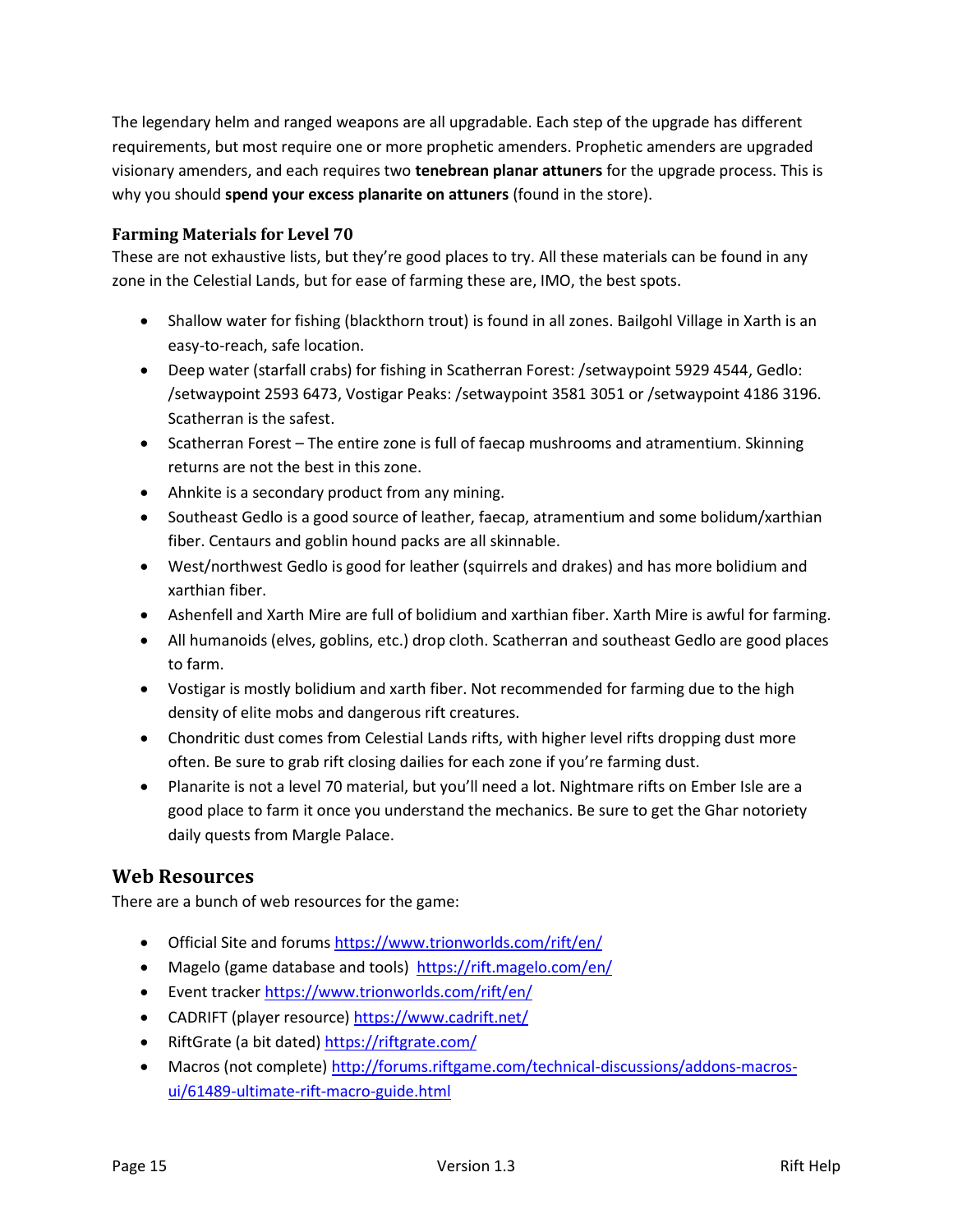# **More on Artifacts**

As mentioned, there are several types of artifacts available:

- Normal are white and are found in all zones at all times.
- Unstable are blue and found during Unstable Artifact world events.
- Twisted are red and are visible when you have the quantum sight buff.
- Poison are green and visible with the poison sight buff.
- Burning are orange and visible with the, you guessed it, burning sight buff.
- Nightmare are purple, you know the deal.

If you participate in Unstable Artifact world events, be sure to mentor yourself appropriately right before the event ends. This ensures you get full rewards from the world event, which can include sigils of valor (notoriety), tower fragments (gear currency), and maybe rare drops. To get credit you must pick up at least one unstable artifact. This event also counts for Battle Pass world event quests.

Quantum sight is a buff you purchase in Meridian with planarite (Rift currency). You can turn it on at will and it shows both twisted artifacts and some dungeon/raid entrances.

Poison/burning/nightmare sight are special buffs that only show up in Gloamwood, Stonefield, and the Planetouched Wilds. The buffs are linked: normal -> poison -> burning -> nightmare

You gain poison sight randomly by looting (including fishing) a normal artifact in the appropriate zone. Looting a poison artifact randomly gives burning, burning gives nightmare. The buffs are SHORT (10 minutes or less), let you see the appropriate artifact, and cause DAMAGE. A full stack of buffs is pretty painful, so have a healer spec ready if you pursue these artifacts. You can right-click any buff icon below your character portrait to remove it.

Selling these artifacts on the AH, especially rare ones, can be lucrative.

## **Macros**

Macros let you combine multiple ability invocations into a single command. Access the macro editor via ESC / Macros. Important rules of macros:

- One ability per button press
- First available ability is used

What does available mean?

- Reactive skills are only available under certain conditions. They don't go off if conditions aren't met.
- Skills with cooldowns become unavailable after you use them for some period of time.
- Instant skills are always available except during...
- The global cooldown (1 or 1.5 seconds) which doesn't affect...
- Instant skills that specifically say that have no global cooldown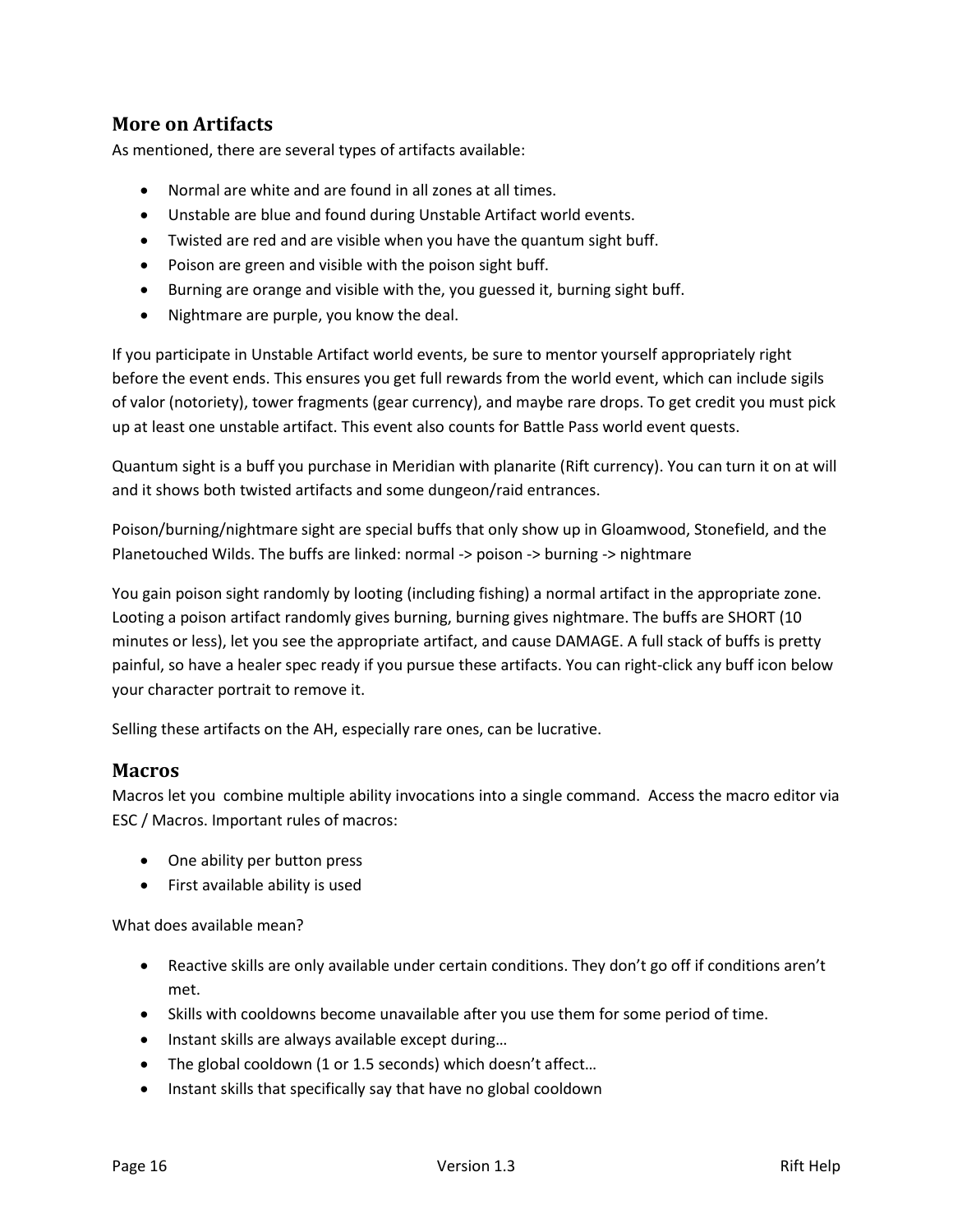When you press a macro button, the game checks each skill in the macro from first to last and executes the first available skill. What this means is you could do something like:

- Reactive skill
- Cooldown skill
- Cooldown skill
- Instant skill

If the reactive is available, it gets used. If not the first cooldown skill gets used. Use the macro again, and the second cooldown skill gets used because the first is on cooldown. Once more, and the instant skill goes off because the other skills are on cooldown.

The basic structure of any skill entry is: cast Skill Name

Skill Name must match the name in the abilities dialog (access with 'P' key) exactly. While editing a macro, you can shift-click any power icon to create a macro entry for it in the editor.

Useful macro stuff:

- #show Skill Name on the first line of a macro, this sets the macro icon to the named skill. You can also pick a macro icon from a list by clicking the blank icon spot in the editor.
- suppressmacrofailures prevent error message spam for skills on cooldown.
- cast @gtae Skill Name cast the AoE ground targeted spell at your current target's location.
- cast @mouseover Skill Name cast spell at the target beneath your mouse pointer (including party/raid portraits.
- cast [notactive] Skill Name cast the named buff if it's not active.
- cancelbuff Skill Name turn off named buff (generates spam if buff isn't on).

#### **Macros, Roles, Gear and Wardrobes**

You can change all these things with macros. Here are the commands:

- saveequip X saves your CURRENT equipment (including the current planar frag set) as X
- $\bullet$  loadequip X loads the saved equipment set X
- role X changes your current role to X (clears all active buffs and swaps UI too). Roles are numbered from top to bottom in the role list.
- wardrobe X changes your current wardrobe to X. Wardrobes are numbered left to right.

So, save equipment sets as desired, then create a macro:

loadequip 1 role 4 wardrobe 3

This changes to equipment set 1, activates role 4, and loads wardrobe 3. Remember to rebuff!